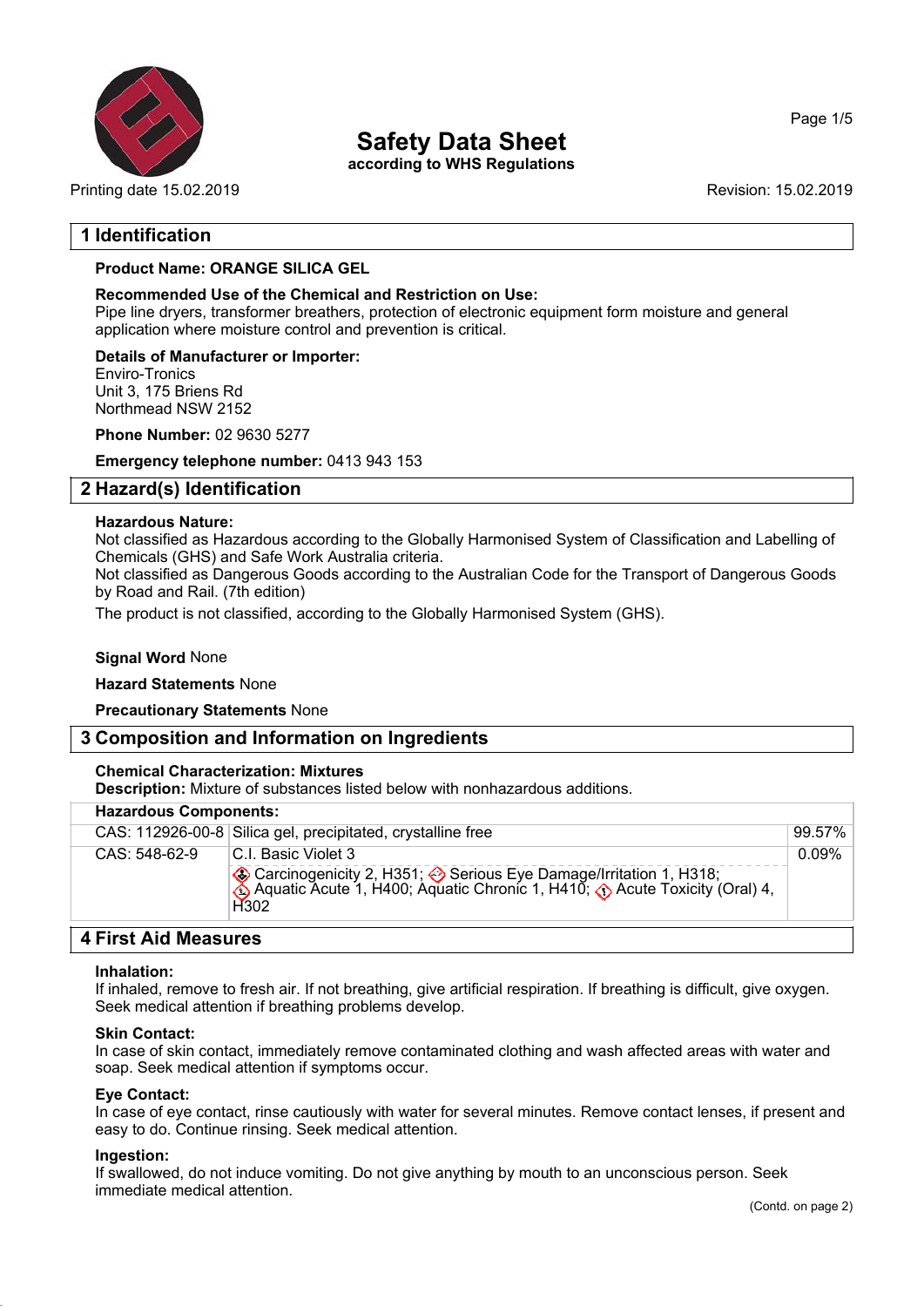**according to WHS Regulations**

Printing date 15.02.2019 **Revision: 15.02.2019** Revision: 15.02.2019

#### **Product Name: ORANGE SILICA GEL**

(Contd. of page 1)

**Symptoms Caused by Exposure:** Inhalation: Dust may cause mechanical respiratory irritation.

Skin Contact: May cause skin dryness or cracking. Eye Contact: Dust may cause mechanical eye irritation. Ingestion: Ingestion is not considered a potential route of exposure.

## **5 Fire Fighting Measures**

**Suitable Extinguishing Media:** Water spray, alcohol resistant foam, dry chemical and carbon dioxide.

## **Specific Hazards Arising from the Chemical:**

Hazardous decomposition products include silicon oxides. Not combustible. Will not burn or support combustion. Containers close to fire should be removed only if safe to do so.

#### **Special Protective Equipment and Precautions for Fire Fighters:**

When fighting a major fire wear self-contained breathing apparatus and protective equipment.

## **6 Accidental Release Measures**

#### **Personal Precautions, Protective Equipment and Emergency Procedures:**

Wear dust mask and full protective clothing. Evacuate all non-essential personnel from affected area. Do not breathe dust. Ensure adequate ventilation. Avoid generating dust.

#### **Environmental Precautions:**

In the event of a major spill, prevent spillage from entering drains or water courses.

#### **Methods and Materials for Containment and Cleaning Up:**

Collect spilt product with vacuum equipment fitted with HEPA filters or wet sweeping technique. Use dust suppressant if needed. Collect in suitable, closed containers for subsequent disposal. Avoid generating dust. Provide adequate ventilation.

## **7 Handling and Storage**

#### **Precautions for Safe Handling:**

Use of safe work practices are recommended to avoid eye or skin contact and inhalation of dust. Food, beverages and tobacco products should not be stored or consumed where this material is in use. Always wash hands before smoking, eating, drinking or using the toilet. Wash contaminated clothing and other protective equipment before storage or re-use. Provide eyewash fountains and safety showers in close proximity to points of potential exposure.

#### **Conditions for Safe Storage:**

Store in a cool, dry and well ventilated area. Keep container tightly closed when not in use. Keep away from strong oxidising agents. Avoid generating dust.

## **8 Exposure Controls and Personal Protection**

#### **Exposure Standards:**

#### **CAS: 112926-00-8 Silica gel, precipitated, crystalline free**

 $NES$  TWA: 10 mg/m<sup>3</sup>

#### **Engineering Controls:**

Maintain air concentration below occupational exposure standards, providing adequate ventilation.

#### **Respiratory Protection:**

Where an inhalation risk exists, wear a Class P1 (particulate) respirator. At high dust levels, wear a powered air purifying respirator (PAPR) with Class P3 (Particulate) filter or an air-line respirator or a full-face Class P3 (particulate) respirator. See Australian/New Zealand Standards AS/NZS 1715 and 1716 for more information. (Contd. on page 3)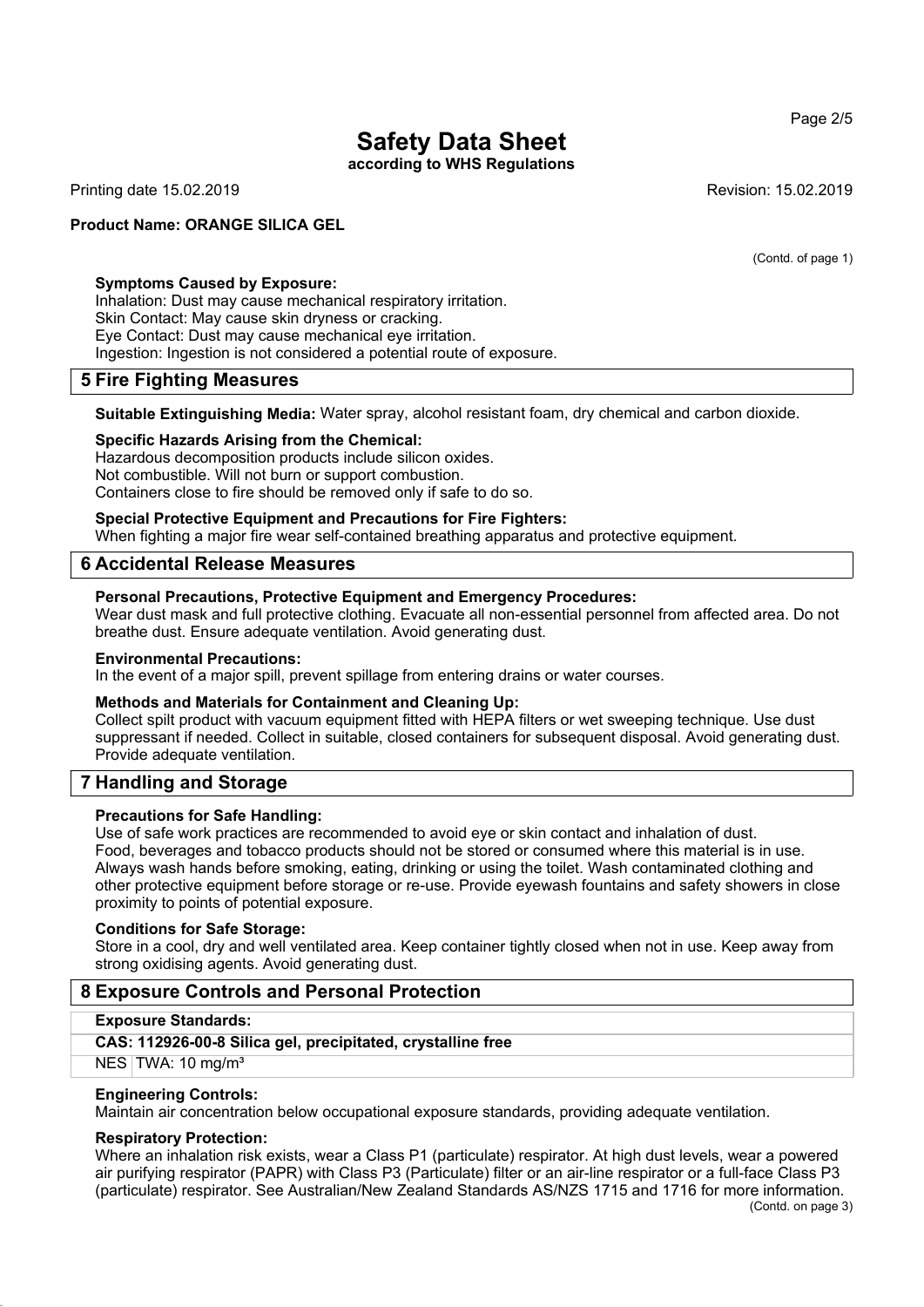**according to WHS Regulations**

Printing date 15.02.2019 **Revision: 15.02.2019** Revision: 15.02.2019

**Product Name: ORANGE SILICA GEL**

(Contd. of page 2)

#### **Skin Protection:**

Protective gloves are recommended. See Australian/New Zealand Standard AS/NZS 2161 for more information. When selecting gloves for use against certain chemicals, the degradation resistance, permeation rate and permeation breakthrough time should be considered.

Occupational protective clothing (depending on conditions in which it has to be used, in particular as regards the period for which it is worn, which shall be determined on the basis of the seriousness of the risk, the frequency of exposure to the risk, the characteristics of the workstation of each worker and the performance of the protective clothing). See Australian/New Zealand Standard AS/NZS 4501 for more information.

#### **Eye and Face Protection:**

Safety glasses with top and side shields or goggles. See Australian/New Zealand Standards AS/NZS 1336 and 1337 for more information.

## **9 Physical and Chemical Properties**

| Appearance:                                                       |                                  |
|-------------------------------------------------------------------|----------------------------------|
| Form:                                                             | Solid granules                   |
| Colour:                                                           | Orange (dry) or dark-green (wet) |
| Odour:                                                            | Odourless                        |
| <b>Odour Threshold:</b>                                           | Not determined.                  |
| pH-Value:                                                         | 3 - 8                            |
| <b>Melting point/freezing point:</b>                              | $>1000\text{ °C}$                |
| <b>Initial Boiling Point/Boiling Range:</b>                       | $>$ 2300 °C                      |
| <b>Flash Point:</b>                                               | Not applicable                   |
| <b>Flammability:</b>                                              | Product is not flammable.        |
| <b>Auto-ignition Temperature:</b>                                 | Not applicable                   |
| <b>Decomposition Temperature:</b>                                 | No information available         |
| <b>Explosion Limits:</b>                                          |                                  |
| Lower:                                                            | Not applicable                   |
| Upper:                                                            | Not applicable                   |
| <b>Vapour Pressure:</b>                                           | Not applicable.                  |
| Relative Density at 20 °C:                                        | $\sim$ 2.1 g/cm <sup>3</sup>     |
| <b>Vapour Density:</b>                                            | Not applicable.                  |
| <b>Evaporation Rate:</b>                                          | Not applicable                   |
| <b>Solubility in Water:</b>                                       | Insoluble                        |
| Partition Coefficient (n-octanol/water): No information available |                                  |
| Viscosity:                                                        | No information available         |
|                                                                   |                                  |

## **10 Stability and Reactivity**

**Possibility of Hazardous Reactions:** Hazardous polymerisation will not occur.

**Chemical Stability:** Stable at ambient temperature and under normal conditions of use.

**Conditions to Avoid:** Avoid generating dust.

**Incompatible Materials:** Strong oxidising agents.

**Hazardous Decomposition Products:** Silicon oxides.

(Contd. on page 4)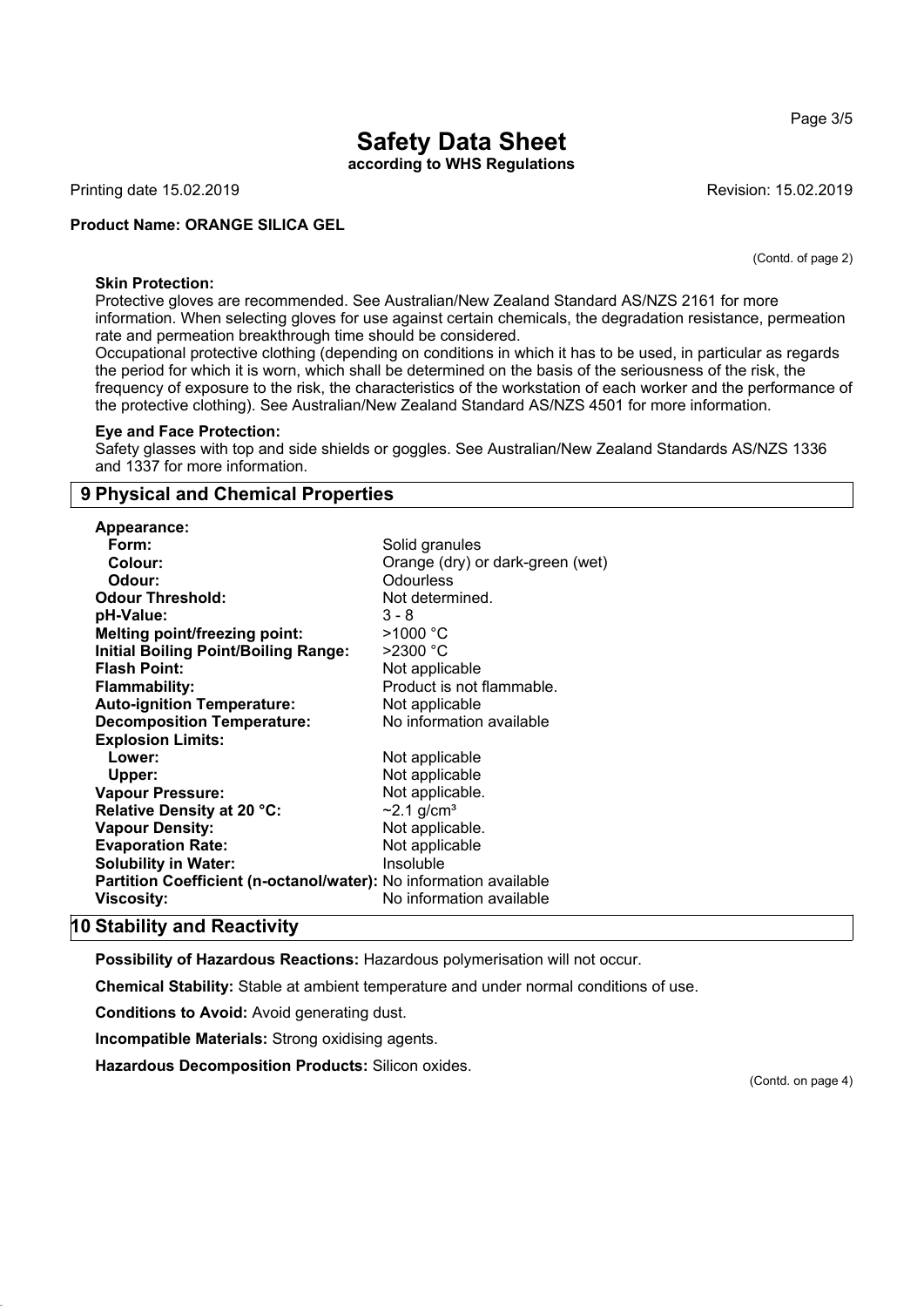**according to WHS Regulations**

Printing date 15.02.2019 **Revision: 15.02.2019** Revision: 15.02.2019

### **Product Name: ORANGE SILICA GEL**

(Contd. of page 3)

## **11 Toxicological Information**

#### **Toxicity:**

| $LD_{50}/LC_{50}$ Values Relevant for Classification:       |      |  |                                       |
|-------------------------------------------------------------|------|--|---------------------------------------|
| CAS: 112926-00-8 Silica gel, precipitated, crystalline free |      |  |                                       |
|                                                             |      |  | Oral $ LD50  > 31600$ mg/kg (rat)     |
|                                                             |      |  | Dermal $ LD50  > 2000$ mg/kg (rabbit) |
| CAS: 548-62-9 C.I. Basic Violet 3                           |      |  |                                       |
|                                                             | Oral |  | $ LD_{so} $ 420 mg/kg (rat)           |

#### **Acute Health Effects**

**Inhalation:** Dust may cause mechanical respiratory irritation.

**Skin:** May cause skin dryness or cracking.

**Eye:** Dust may cause mechanical eye irritation. **Ingestion:** Ingestion is not considered a potential route of exposure.

**Skin Corrosion / Irritation:** Based on classification principles, the classification criteria are not met.

**Serious Eye Damage / Irritation:** Based on classification principles, the classification criteria are not met.

**Respiratory or Skin Sensitisation:** No sensitising effects known.

**Germ Cell Mutagenicity:** Based on classification principles, the classification criteria are not met.

**Carcinogenicity:** This product does NOT contain any IARC listed chemicals.

**Reproductive Toxicity:** Based on classification principles, the classification criteria are not met.

**Specific Target Organ Toxicity (STOT) - Single Exposure:**

Based on classification principles, the classification criteria are not met.

**Specific Target Organ Toxicity (STOT) - Repeated Exposure:**

Based on classification principles, the classification criteria are not met.

**Aspiration Hazard:** Based on classification principles, the classification criteria are not met.

**Chronic Health Effects:** No information available

**Existing Conditions Aggravated by Exposure:** No information available

**Additional toxicological information:** No information available

## **12 Ecological Information**

## **Ecotoxicity:**

**Aquatic toxicity:** C.I. Basic Violet 3 is toxic to aquatic life.

**Persistence and Degradability:** Silica is not biodegradable and is expected to persist in the soil.

**Bioaccumulative Potential:** Silica is not considered to be bioaccumulative.

**Mobility in Soil:**

Silica is expected to combine with the soil or sediment due to its similarity with inorganic soil or sediment matter.

**Other adverse effects:** No further relevant information available.

## **13 Disposal Considerations**

**Disposal Methods and Containers:** Dispose according to applicable local and state government regulations. (Contd. on page 5)